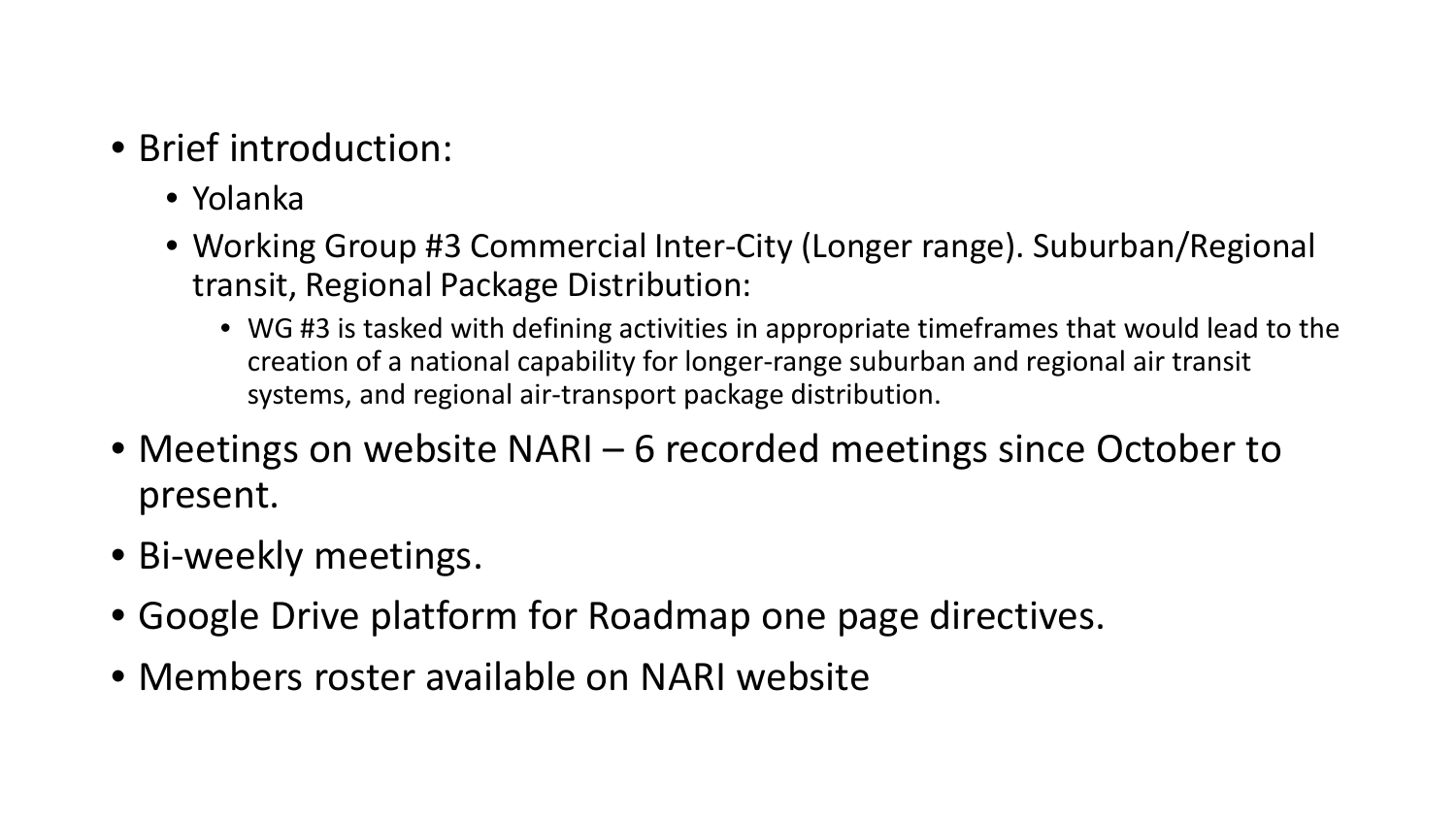## **≻Roadmap One Page Directives complete (found on google** drive:

- Roadmap: Acceptance:
	- Potential for TVF intercity Marilena D. Pavel (TU Delft)
	- Net Environmental Benefits
	- Energy savings
	- Mission & Business advantage

"There is much more to a journey than a simple equation of time, distance and speed. Many other dimensions and attributes affect the choices of travelers, whose awareness and responsiveness to price, time, comfort, service availability, vary considerably among different categories of customers." - Marilena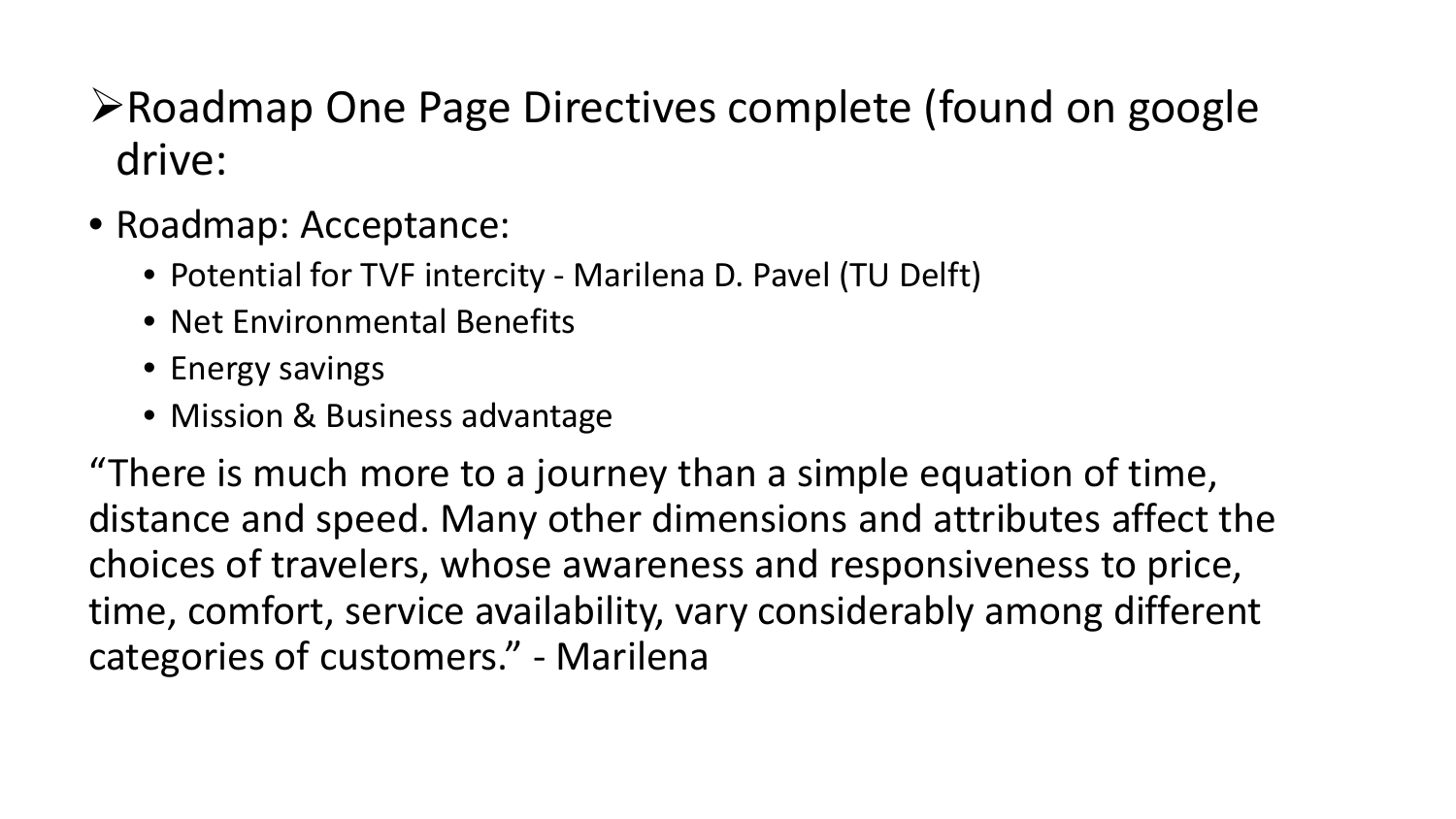- Roadmap: Technology:
	- V/STOL & Propulsion Airframe Integration Hyun Dae Kim (NASA/AFRC)
- Timeline and further descriptions:
	- DEP & airframe integration
	- High lift & mission requirements
	- Propulsion
	- Cruise
	- Flight demos
	- Entry into service.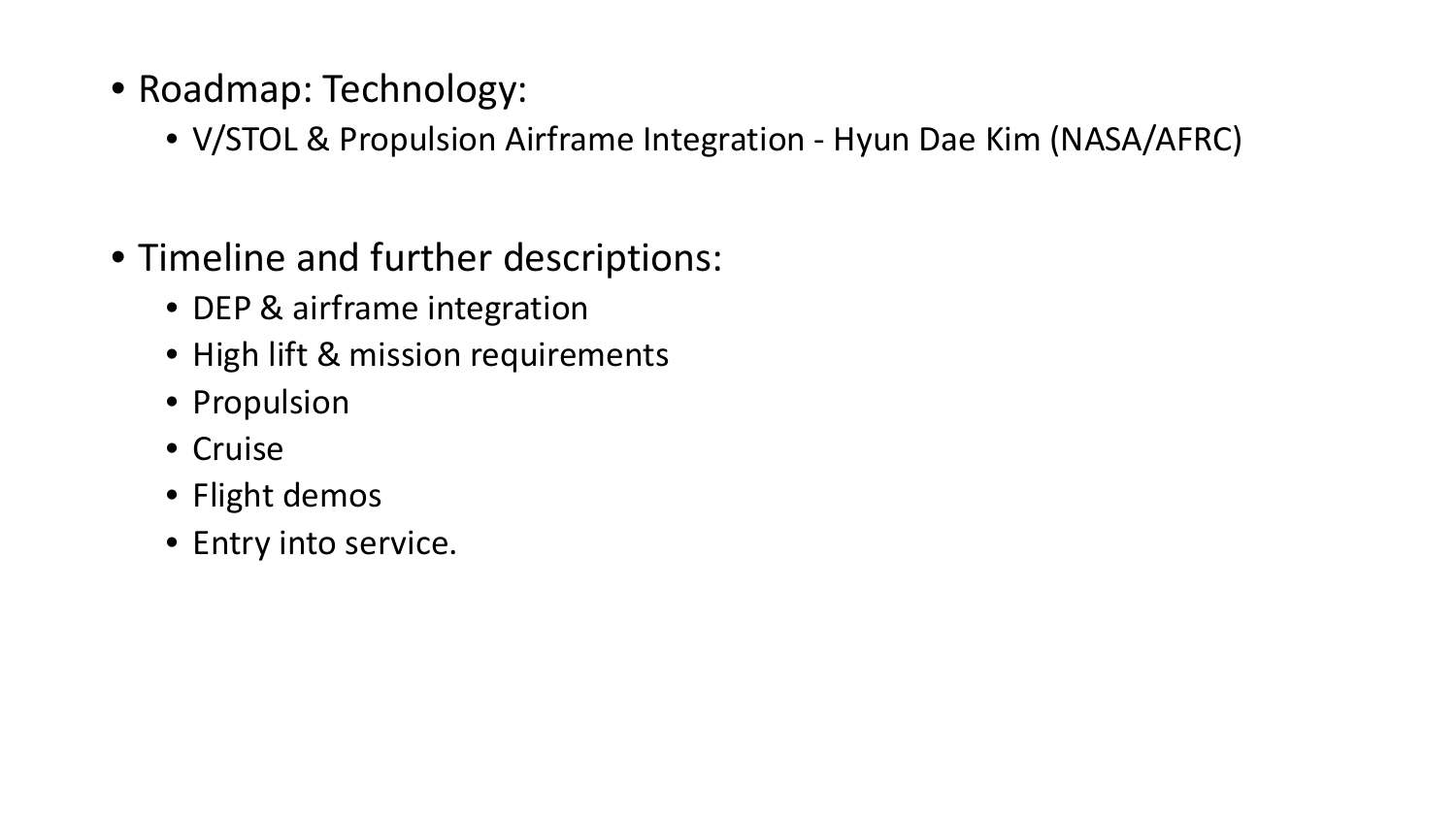- Roadmap: Technology:
	- Integrated flight- Bruce R Cogan (NASA AFRC)
- Timeline & further descriptions:
	- Flight controls
	- Pilot aircraft interfaces
	- System characteristics
	- Flight test data
	- Autonomy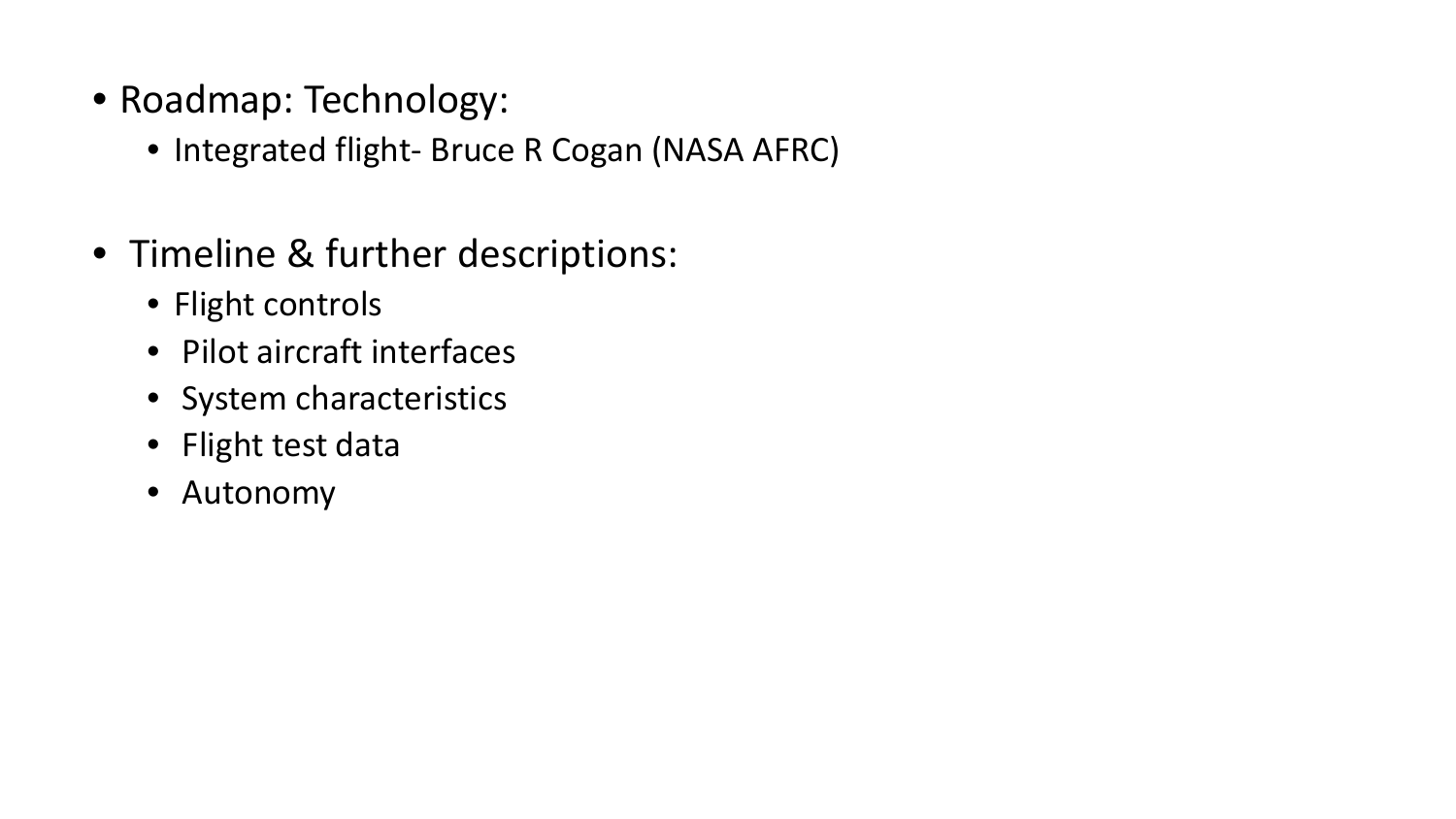Priority Roadmap topics determined through meeting discussions:

Acceptance:

- Mission/business advantage:
	- Mega region air-commuter business plan
- More affordable missions:
	- On Demand Air Ferry
	- Large Corporate Campus to Campus concept
	- Resort & tourism based transportation
- Greater safety and security:
	- Electric aircraft reliability safety and redundancy requirements
	- Cyber security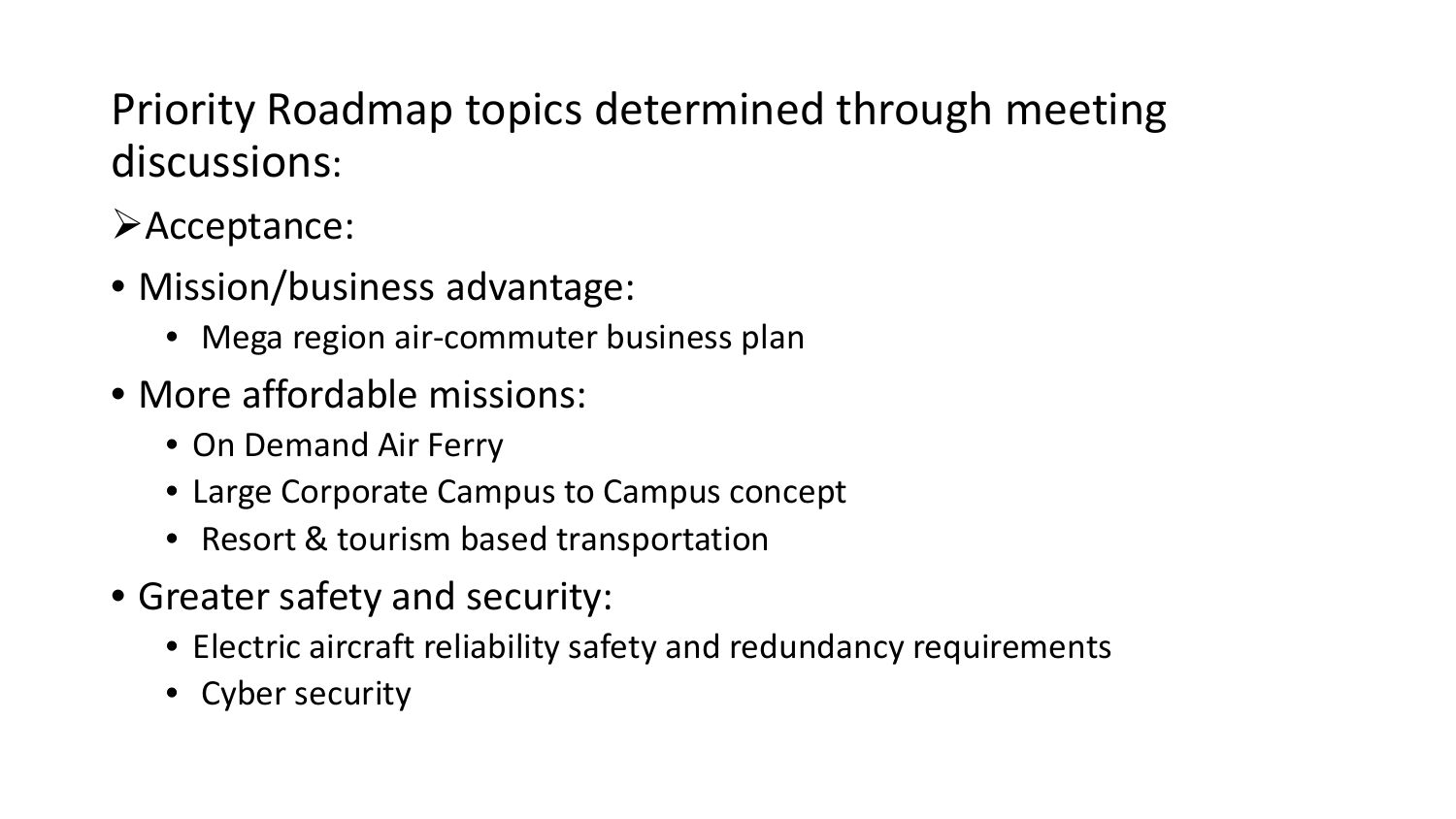## >Technology:

- VTOL/STOL specific:
	- Regional transport
- Autonomous systems:
	- Define Autonomous Systems
- Integrated flight/propulsion control:
	- Pilot/vehicle interface and handling qualities demo
- Affordable acquisition:
	- Initial hybrid VTOL/STOL platform development
- Acceptable noise levels:
	- Define equivalent noise routes, railway/highway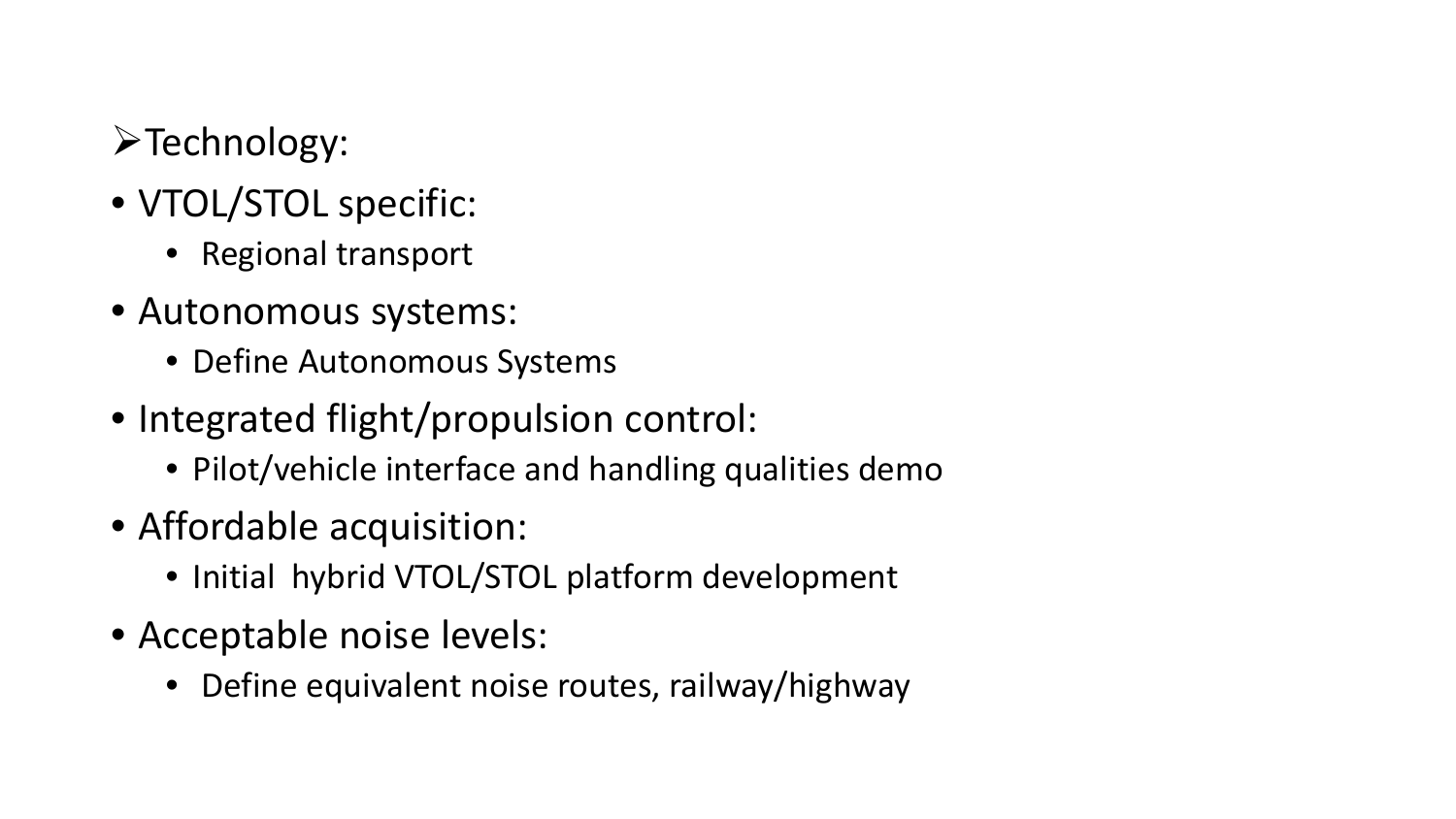- Certifications & Regulations:
- Manufacturing:
	- Electric aircraft HIRF, EMI, EMP standards
	- Dependable flight components qualification testing
- Mission Operations:
	- Identify new certification requirements
- Physical & Cyber Security